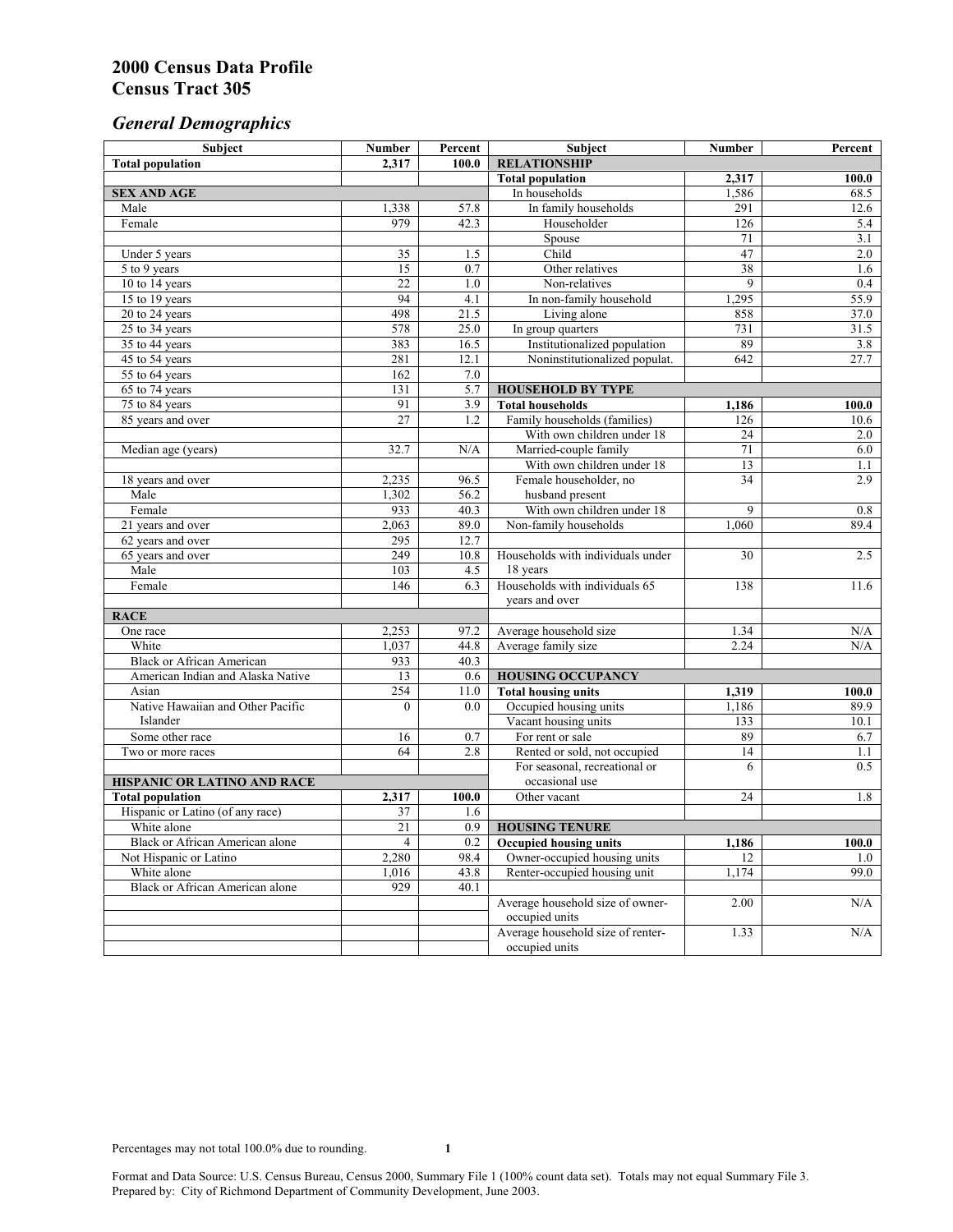# *Social Characteristics*

| <b>Subject</b>                                             | <b>Number</b>            | Percent       | <b>Subject</b>                                                                  | <b>Number</b> | Percent      |
|------------------------------------------------------------|--------------------------|---------------|---------------------------------------------------------------------------------|---------------|--------------|
| <b>SCHOOL ENROLLMENT</b>                                   | <b>RESIDENCE IN 1995</b> |               |                                                                                 |               |              |
| Population 3 years and over enrolled in                    | 677                      | 100.0         | Population 5 years and over                                                     | 2,344         | 100.0        |
| school                                                     |                          |               | Same house in 1995                                                              | 690           | 29.4         |
| Nursery school, preschool                                  | 21                       | 3.1           | Different house in the U.S. in                                                  | 1.495         | 63.8         |
| Kindergarten                                               | $\Omega$                 | 0.0           | 1995                                                                            |               |              |
| Elementary school (grades 1-8)                             | 37                       | 5.5           | Same county                                                                     | 778           | 33.2         |
| High school (grades 9-12)                                  | 31                       | 4.6           | Different county                                                                | 717           | 30.6         |
| College or graduate school                                 | 588                      | 86.9          | Same state                                                                      | 537           | 22.9         |
|                                                            |                          |               | Different state                                                                 | 180           | 7.7          |
| EDUCATIONAL ATTAINMENT                                     | Elsewhere in 1995        | 159           | 6.8                                                                             |               |              |
| Population 25 years and over                               | 1,823                    | 100.0         |                                                                                 |               |              |
| Less than 9 <sup>th</sup> grade                            | 283                      | 15.5          | NATIVITY AND PLACE OF BIRTH                                                     |               |              |
| $9th$ to $12th$ grade, no diploma                          | 306                      | 16.8          | <b>Total population</b>                                                         | 2,401         | 100.0        |
| High school graduate (includes equivalency)                | 306                      | 16.8          | Native                                                                          | 2.039         | 84.9         |
| Some college, no degree                                    | 346                      | 19.0          | Born in United States                                                           | 1,983         | 82.6         |
| Associate degree                                           | 18                       | 1.0           | State of residence                                                              | 1,205         | 50.2         |
| Bachelor's degree                                          | 355                      | 19.5          | Different state                                                                 | 778           | 32.4         |
| Graduate or professional degree                            | 209                      | 11.5          | Born outside United States                                                      | 56            | 2.3          |
| Percent high school graduate or higher                     | 67.7%                    | N/A           | Foreign born                                                                    | 362           | 15.1         |
| Percent bachelor's degree or higher                        | 30.9%                    | N/A           | Entered 1990 to March 2000                                                      | 162           | 6.7          |
|                                                            |                          |               | Naturalized citizen                                                             | 153           | 6.4          |
| <b>MARITAL STATUS</b>                                      | Not a citizen            | 209           | 8.7                                                                             |               |              |
| Population 15 years and over                               | 2,307                    | 100.0         |                                                                                 |               |              |
| Never married                                              | 1,268                    | 55.0          | <b>REGION OF BIRTH OF FOREIGN BORN</b>                                          |               |              |
| Now married, not including separated                       | 511                      | 22.1          | Total (excluding born at sea)                                                   | 362           | 100.0        |
| Separated                                                  | 115                      | 5.0           | Europe                                                                          | 9             | 2.5          |
| Widowed                                                    | 143                      | 6.2           | Asia                                                                            | 291           | 80.4         |
| Female                                                     | 73                       | 3.2           | Africa                                                                          |               | 1.9          |
| Divorced                                                   | 270                      | 11.7          | Oceania                                                                         | $\Omega$      | 0.0          |
| Female                                                     | 136                      | 5.9           | Latin America                                                                   | 55            | 15.2         |
|                                                            |                          |               | Northern America                                                                | $\theta$      | 0.0          |
| <b>GRANDPARENTS AS CAREGIVERS</b>                          |                          |               |                                                                                 |               |              |
| Grandparent living in household with<br>5                  |                          | 100.0         | <b>LANGUAGE SPOKEN AT HOME</b><br>Population 5 years and over<br>2,344<br>100.0 |               |              |
| one or more own grandchildren under 18<br>years            |                          |               | English only                                                                    |               |              |
|                                                            | 5                        | 100.0         | Language other than English                                                     | 1,913<br>431  | 81.6<br>18.4 |
| Grandparent responsible for grandchildren                  |                          |               |                                                                                 | 169           | 7.2          |
|                                                            |                          |               | Speak English less than<br>"very well"                                          |               |              |
| <b>VETERAN STATUS</b>                                      |                          |               | Spanish                                                                         | 115           | 4.9          |
| Civilian population 18 years and over<br>Civilian veterans | 2,290<br>264             | 100.0<br>11.5 | Speak English less than                                                         | 53            | 2.3          |
|                                                            |                          |               | "very well"                                                                     |               |              |
| <b>DISABILITY STATUS OF THE CIVILIAN</b>                   | Other Indo-European      | 108           | 4.6                                                                             |               |              |
| NONINSTITUTIONALIZED POPULATION                            | languages                |               |                                                                                 |               |              |
| Population 5 to 20 years                                   | 214                      | 100.0         | Speak English less than                                                         | 22            | 0.9          |
| With a disability                                          | 6                        | 2.8           | "very well"                                                                     |               |              |
| Population 21 to 64 years                                  | 1.864                    | 100.0         | Asian and Pacific Island                                                        | 156           | 6.7          |
| With a disability                                          | 632                      | 33.9          | languages                                                                       |               |              |
| Percent employed                                           | 22.3%                    | N/A           | Speak English less than                                                         | 63            | 2.7          |
| No disability                                              | 1,232                    | 66.1          | "very well"                                                                     |               |              |
| Percent employed                                           | 64.9%                    | N/A           | Other Languages                                                                 | 52            | 2.2          |
| Population 65 years and over                               | 266                      | 100.0         | Speak English less than                                                         | 31            | 1.3          |
| With a disability                                          | 94                       | 35.3          | "very well"                                                                     |               |              |

Format and Data Source: U.S. Bureau of the Census, Census 2000, Summary File 3 (sample data set). Totals may not equal Summary File 1 due to sampling.

Prepared by: City of Richmond Department of Community Development, June 2003.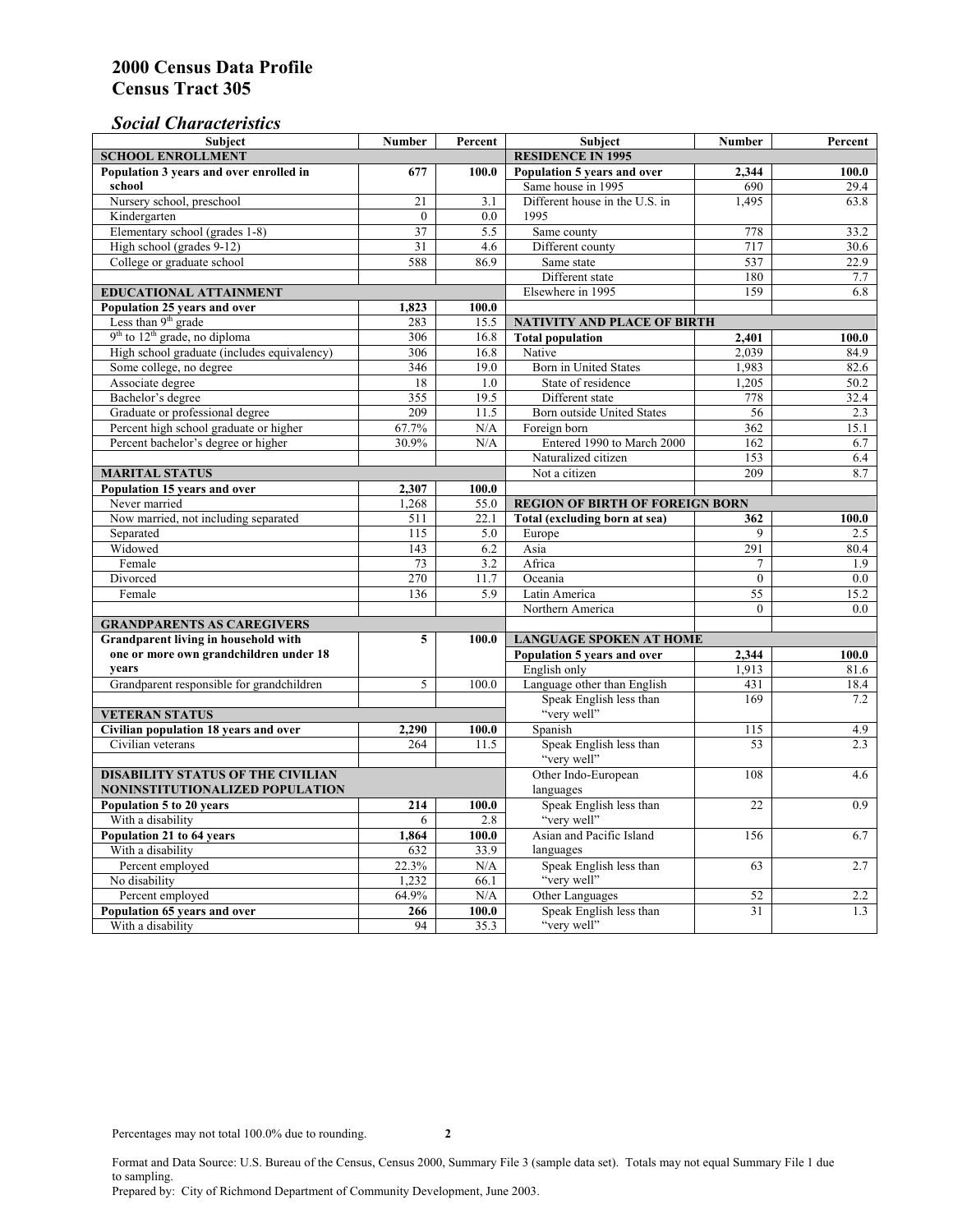# *Economic Characteristics*

| <b>Subject</b>                                     | Number           | Percent | Subject                              | Number          | Percent |
|----------------------------------------------------|------------------|---------|--------------------------------------|-----------------|---------|
| <b>EMPLOYMENT STATUS</b>                           |                  |         | <b>INCOME IN 1999</b>                |                 |         |
| Population 16 years and over                       | 2,297            | 100.0   | Households                           | 1,188           | 100.0   |
| In labor force                                     | 1,312            | 57.1    | Less than \$10,000                   | 342             | 28.8    |
| Civilian labor force                               | 1,312            | 57.1    | \$10,000 to \$14,999                 | 114             | 9.6     |
| Employed                                           | 1,068            | 46.5    | \$15,000 to \$24,999                 | 252             | 21.2    |
| Unemployed                                         | 244              | 10.6    | \$25,000 to \$34,999                 | 156             | 13.1    |
| Percent of civilian labor force                    | 18.6%            | N/A     | \$35,000 to \$49,999                 | 179             | 15.1    |
| Armed Forces                                       | $\mathbf{0}$     | 0.0     | \$50,000 to \$74,999                 | 45              | 3.8     |
| Not in labor force                                 | 985              | 42.9    | \$75,000 to \$99,999                 | 50              | 4.2     |
| Females 16 years and over                          | 1,032            | 100.0   | \$100,000 to \$149,999               | $\overline{12}$ | $1.0\,$ |
| In labor force                                     | 516              | 50.0    | \$150,000 to \$199,999               | $\overline{7}$  | 0.6     |
| Civilian labor force                               | 516              | 50.0    | \$200,000 or more                    | 31              | 2.6     |
| Employed                                           | 433              | 42.0    | Median household income (dollars)    | 19,675          | N/A     |
| Own children under 6 years                         | 29               | 100.0   |                                      |                 |         |
| All parents in family in labor force               | 18               | 62.1    | With earnings                        | 862             | 72.6    |
|                                                    |                  |         | Mean earnings (dollars)              | 30,003          | N/A     |
| <b>COMMUTING TO WORK</b>                           |                  |         | With Social Security income          | 201             | 16.9    |
| Workers 16 years and over                          | 1,045            | 100.0   | Mean Social Security income          | 9,899           | N/A     |
| Car, truck, or van – drove alone                   | 477              | 45.6    | (dollars)                            |                 |         |
| Car, truck, or van - carpooled                     | 85               | 8.1     | With Supplemental Security income    | 21              | 1.8     |
| Public transportation (including taxicab)          | 179              | 17.1    | Mean Supplemental Security           | 5,690           | N/A     |
| Walked                                             | 284              | 27.2    | income (dollars)                     |                 |         |
| Other means                                        | 9                | 0.9     | With public assistance income        | 18              | 1.5     |
| Worked at home                                     | 11               | 1.1     | Mean public assistance income        | 1,006           | N/A     |
| Mean travel time to work (minutes)                 | 19.6             | N/A     | (dollars)                            |                 |         |
|                                                    |                  |         | With retirement income (dollars)     | 118             | 9.9     |
| Employed civilian population 16 years and over     | 1,068            | 100.0   | Mean retirement income (dollars)     | 12,981          | N/A     |
| <b>OCCUPATION</b>                                  |                  |         |                                      |                 |         |
| Management, professional, and related occupations  | 419              | 39.2    | <b>Families</b>                      | 157             | 100.0   |
| Service occupations                                | 305              | 28.6    | Less than \$10,000                   | 39              | 24.8    |
| Sales and office occupations                       | 192              | 18.0    | \$10,000 to \$14,999                 | 8               | 5.1     |
| Farming, fishing, and forestry occupations         | 12               | 1.1     | \$15,000 to \$24,999                 | $\overline{24}$ | 15.3    |
| Construction, extraction, and maintenance          | 93               | 8.7     | \$25,000 to \$34,999                 | 24              | 15.3    |
| occupations                                        |                  |         | \$35,000 to \$49,999                 | 39              | 24.8    |
| Production, transportation, and material moving    | 47               | 4.4     | \$50,000 to \$74,999                 | $\mathbf{0}$    | 0.0     |
| occupations                                        |                  |         | \$75,000 to \$99,999                 | 11              | 7.0     |
|                                                    |                  |         | \$100,000 to \$149,999               | 12              | 7.6     |
| <b>INDUSTRY</b>                                    |                  |         | \$150,000 to \$199,999               | $\mathbf{0}$    | 0.0     |
| Agriculture, forestry, fishing and hunting, and    | 12               | 1.1     | \$200,000 or more                    | $\theta$        | 0.0     |
| mining                                             |                  |         | Median family income (dollars)       | 26,339          | N/A     |
| Construction                                       | 78               | 7.3     |                                      |                 |         |
| Manufacturing                                      | 57               | 5.3     | Per capita income (dollars)          | 18,207          | N/A     |
| Wholesale trade                                    | 8                | 0.7     | <b>Median earnings (dollars)</b>     |                 |         |
| Retail trade                                       | 87               | 8.1     | Male full-time, year-round workers   | 21,964          | N/A     |
| Transportation and warehousing, and utilities      | $\overline{25}$  | 2.3     | Female full-time, year-round workers | 26,429          | N/A     |
| Information                                        | 47               | 4.4     |                                      | Number          | Percent |
| Finance, insurance, real estate, and rental and    | 100              | 9.4     |                                      | below           | below   |
| leasing                                            |                  |         |                                      | poverty         | poverty |
| Professional, scientific, management,              | 184              | 17.2    | Subject                              | level           | level   |
| administrative, and waste management services      |                  |         | <b>POVERTY STATUS IN 1999</b>        |                 |         |
| Educational, health and social services            | 178              | 16.7    | <b>Families</b>                      | 39              | 24.8    |
| Arts, entertainment, recreation, accommodation and | 186              | 17.4    | With related children under 18 years | 20              | 34.5    |
| food services                                      |                  |         | With related children under 5 years  | 9               | 27.3    |
| Other services (except public administration)      | 57               | 5.3     | Families with female householder, no | 25              | 48.1    |
| Public Administration                              | 49               | 4.6     | husband present                      |                 |         |
|                                                    |                  |         | With related children under 18 years | 20              | 100.0   |
| <b>CLASS OF WORKER</b>                             |                  |         | With related children under 5 years  | 9               | 100.0   |
| Private wage and salary workers                    | 881              | 82.5    | Individuals                          | 865             | 36.6    |
| Government workers                                 | 155              | 14.5    | 18 years and over                    | 847             | 37.0    |
| Self-employed workers in own not incorporated      | 32               | 3.0     | 65 years and over                    | 51              | 19.2    |
| business                                           |                  |         | Related children under 18 years      | 18              | 27.3    |
| Unpaid family workers                              | $\boldsymbol{0}$ | 0.0     | Related children 5 to 17 years       | 8               | 21.6    |
|                                                    |                  |         | Unrelated individuals 15 years and   | 786             | 39.3    |
|                                                    |                  |         | over                                 |                 |         |
|                                                    |                  |         |                                      |                 |         |

Percentages may not total 100.0% due to rounding. **3** 

Format and Data Source: U.S. Bureau of the Census, Census 2000, Summary File 3 (sample data set). Totals may not equal Summary File 1 due to sampling.

Prepared by: City of Richmond Department of Community Development, June 2003.